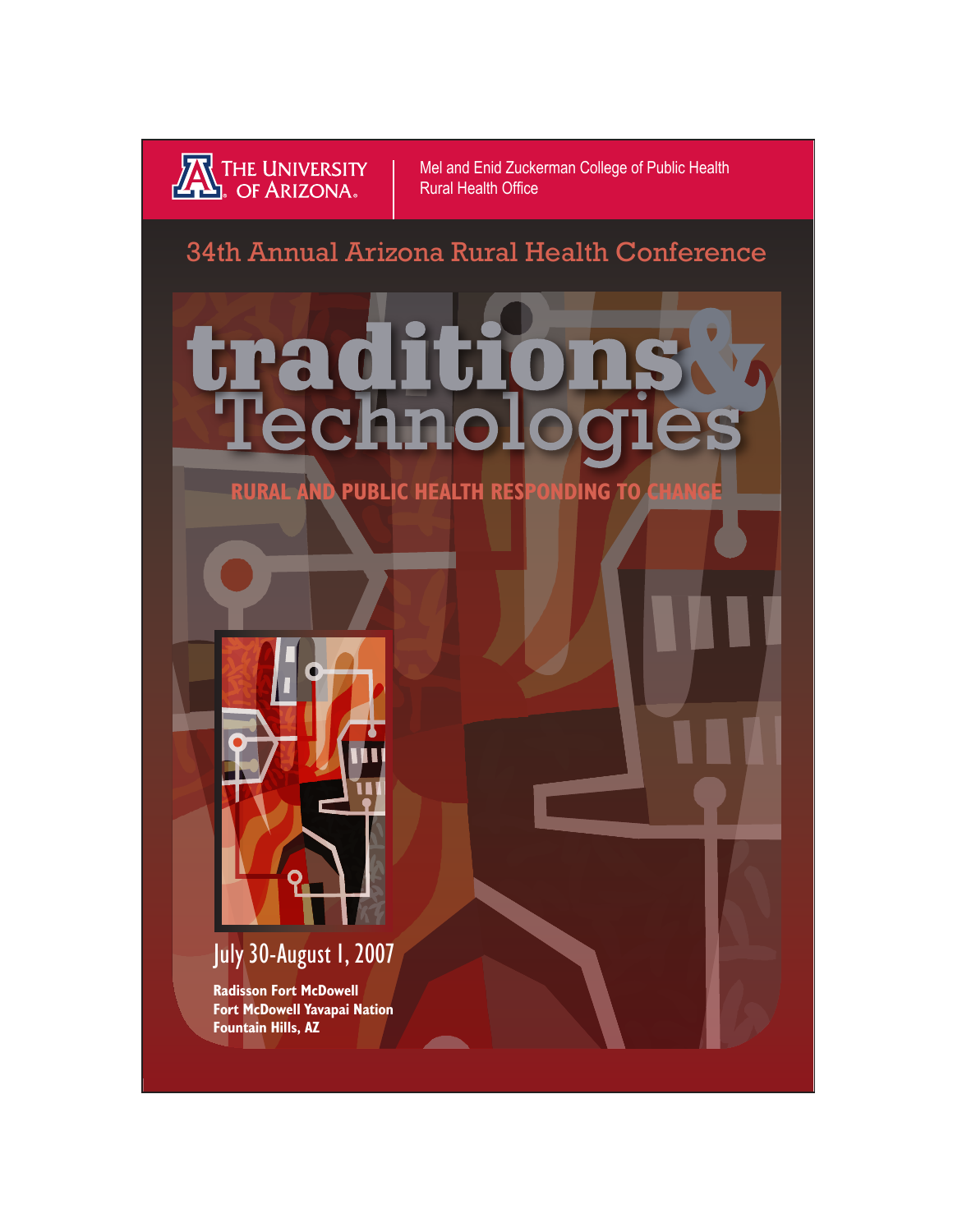# Program Schedule

| <b>MONDAY, July 30, 2007</b>        |                                                                                                       |                                        | Theme 2 Jobs Into Career                  |
|-------------------------------------|-------------------------------------------------------------------------------------------------------|----------------------------------------|-------------------------------------------|
| $2:30 \text{ pm} - 4:30 \text{ pm}$ | <b>PRE-CONFERENCE WORKSHOPS:</b><br><b>Grant Development Workshop</b><br>Cultural Competency Workshop | Theme 3 Rural Community<br>Development |                                           |
| $6:00 \text{ pm} - 7:30 \text{ pm}$ | <b>Welcome Reception</b>                                                                              |                                        | Theme 4 Rural Hospitals<br>and Healthcare |
| $5:00 \text{ pm} - 8:00 \text{ pm}$ | <b>Group Meetings</b>                                                                                 |                                        | <b>Networks</b>                           |

Theme 1 Healthy Living

### **TUESDAY, July 31, 2007**

| $9:00$ am - $9:15$ am  | <b>Conference Opening Blessing</b>                                                                                                                                                                                                                        |
|------------------------|-----------------------------------------------------------------------------------------------------------------------------------------------------------------------------------------------------------------------------------------------------------|
| $9:15$ am - $9:30$ am  | <b>Conference Welcome and Opening Remarks</b>                                                                                                                                                                                                             |
| $9:30$ am - $10:00$ am | <b>Meet the New ADHS Deputy Director</b><br>Sarah Allen (Invited)                                                                                                                                                                                         |
| 10:00 am - 10:45 am    | <b>Keynote Address:</b><br>Traditions & Technology from a Historic Career in Health Care<br>George Blue Spruce, DDS, MPH, Assistant Dean for American<br>Indian Affairs, Arizona School of Dentistry and Oral Health<br>- A.T. Still University           |
| 11:00 am - 12:00 pm    | <b>CONCURRENT WORKSHOP</b>                                                                                                                                                                                                                                |
| Theme 1                | Project DAP: Substance Abuse Treatment and HIV Prevention in Rural<br>and Urban Areas                                                                                                                                                                     |
| Theme 2                | Mentorship for Nursing Careers in the Navajo Nation                                                                                                                                                                                                       |
| Theme 3                | Expanding Healthcare Coverage: Options & Priorities                                                                                                                                                                                                       |
| Theme 4                | Rethinking Emergency Department Design in Rural AZ                                                                                                                                                                                                        |
| 12:00 pm - 1:15 pm     | Lunch with Exhibitors and Raffle Drawing/Poster Sessions/                                                                                                                                                                                                 |
|                        | <b>Close of AzRHA Board Election</b>                                                                                                                                                                                                                      |
|                        | <b>POSTER PRESENTATIONS</b><br>The Hualapai Healthy Heart Program<br>Rural People: Rural Policy, a 5-year W.K. Kellogg Foundation Initiative<br>Raising Awareness about Alzheimer's Disease in Arizona<br>Migrant Farmworkers: Who will tell their story? |
| 1:30 pm $-$ 2:30 pm    | <b>CONCURRENT WORKSHOP</b>                                                                                                                                                                                                                                |
| Theme 1                | Tii'qatsi: Addressing Teen Pregnancy with a Cultural Perspective                                                                                                                                                                                          |
| Theme 2                | Reversing Rural Provider Shortages through Workforce Programs<br>& Federal Designations                                                                                                                                                                   |
| Theme 3                | From Program to Policy: Expanding the Role of Community Coalitions                                                                                                                                                                                        |
| Theme 4                | Improving Medication Reconciliation in Small Rural Hospitals                                                                                                                                                                                              |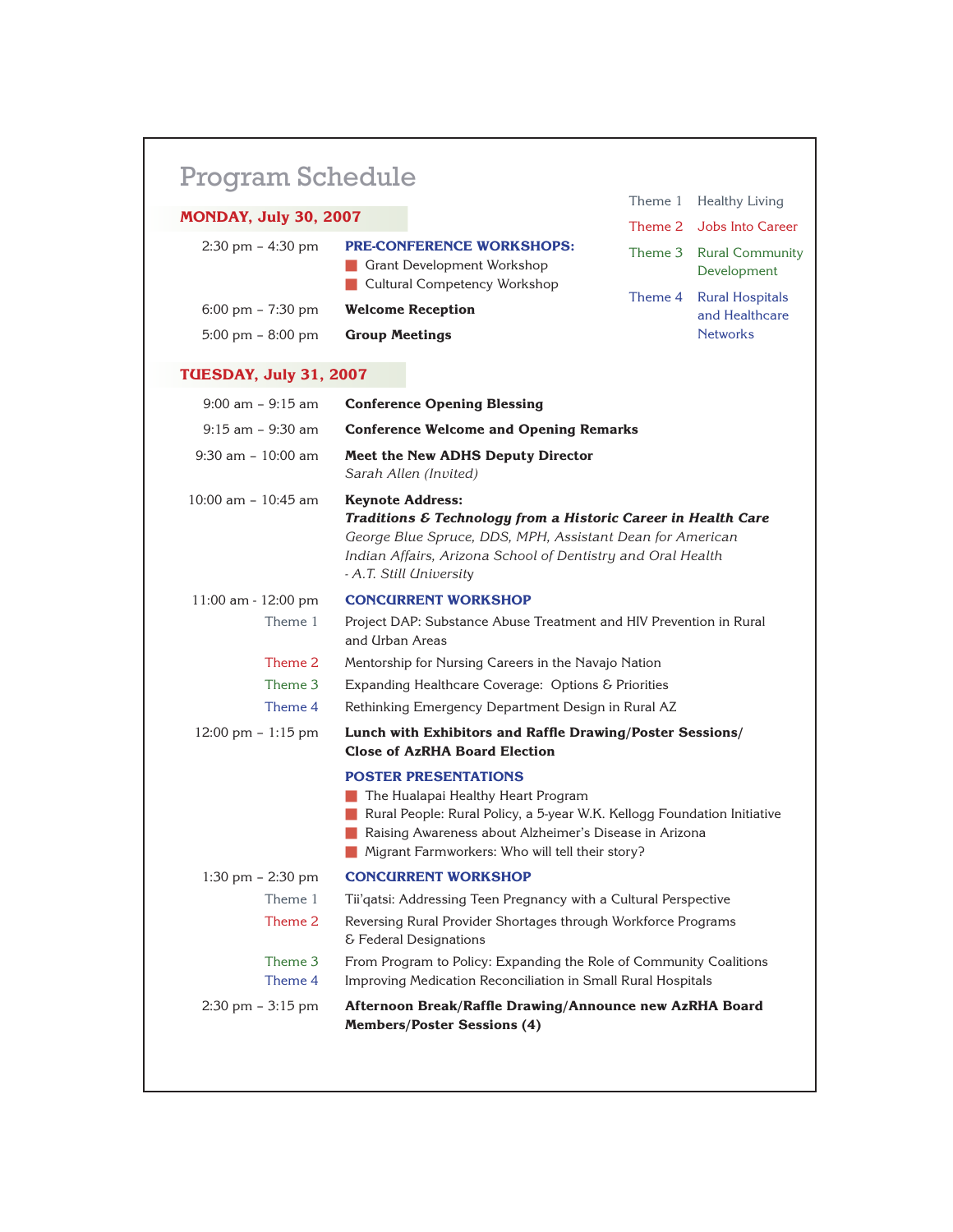|                                     | <b>POSTER PRESENTATIONS</b><br>Status and Needs of Problem Gamblers and those affected by it in<br>Rural Arizona<br>Cap it Off/Skin Cancer Awareness Campaign<br>Immigration/Migration Patterns<br>Traditional Agency with Choice - A Consumer Directed Model of<br>Personal Care               |
|-------------------------------------|-------------------------------------------------------------------------------------------------------------------------------------------------------------------------------------------------------------------------------------------------------------------------------------------------|
| $3:30 \text{ pm} - 4:30 \text{ pm}$ | <b>CONCURRENT WORKSHOP</b>                                                                                                                                                                                                                                                                      |
| Theme 1                             | The Role of Healthcare Providers in Fighting Human Trafficking                                                                                                                                                                                                                                  |
| Theme 2                             | Accredited Work-Based Learning: Education for Rural Health Employees                                                                                                                                                                                                                            |
| Theme 3                             | Self-Reliance: A Frontier Tradition and Remedy for Health Systems Ills                                                                                                                                                                                                                          |
| Theme 4                             | <b>USDA Rural Development Financial Assistance for Rural Community</b><br>Health Programs and Projects                                                                                                                                                                                          |
| $4:30$ pm $-6:00$ pm                | <b>Group Meetings</b>                                                                                                                                                                                                                                                                           |
| 5:30 pm - 7:00 pm                   | <b>Exhibitors' Reception</b>                                                                                                                                                                                                                                                                    |
| <b>WEDNESDAY, August 1, 2007</b>    |                                                                                                                                                                                                                                                                                                 |
| $8:00$ am $-9:15$ am                | <b>Plenary Session: Health Care for All Arizonans</b>                                                                                                                                                                                                                                           |
| $9:15$ am - $10:30$ am              | <b>Keynote Address:</b><br>Andrew W. Nichols Rural and Border Health Policy Memorial Lecture<br>L. Gary Hart, PhD                                                                                                                                                                               |
| $10:45$ am $-11:45$ am              | <b>CONCURRENT WORKSHOP</b>                                                                                                                                                                                                                                                                      |
| Theme 1                             | Poverty as a Public Health Issue                                                                                                                                                                                                                                                                |
| Theme 2                             | The Northern Arizona Allied Health Initiative                                                                                                                                                                                                                                                   |
| Theme 3                             | Increasing Access to Care for Rural/Native American Communities<br>through Community Development Collaborations                                                                                                                                                                                 |
| Theme 4                             | Health Care Reform Advocacy                                                                                                                                                                                                                                                                     |
| 12:00 am - 1:30 pm                  | <b>Luncheon:</b> Annual Rural Health Services Awards/Introduction of Current<br>and New AzRHA Board Members/Arizona Rural Health Association<br>Membership meeting                                                                                                                              |
| 1:45 pm -3:15 pm                    | Plenary Session: Real World Technology: Applied Technology<br>for Health Programs                                                                                                                                                                                                               |
| $3:15$ pm $-4:15$ pm                | Plenary Session: Health Information Technology: The Electronic<br><b>Highway Roadmap</b><br>Brad Tritle, Strategic Initiatives Manager, Government Information<br>Technology Agency<br>Alison Hughes, MPA, Director FLEX Program, Rural Health Office,<br>UA Zuckerman College of Public Health |
| $4:15$ pm $- 4:30$ pm               | <b>Closing Remarks</b>                                                                                                                                                                                                                                                                          |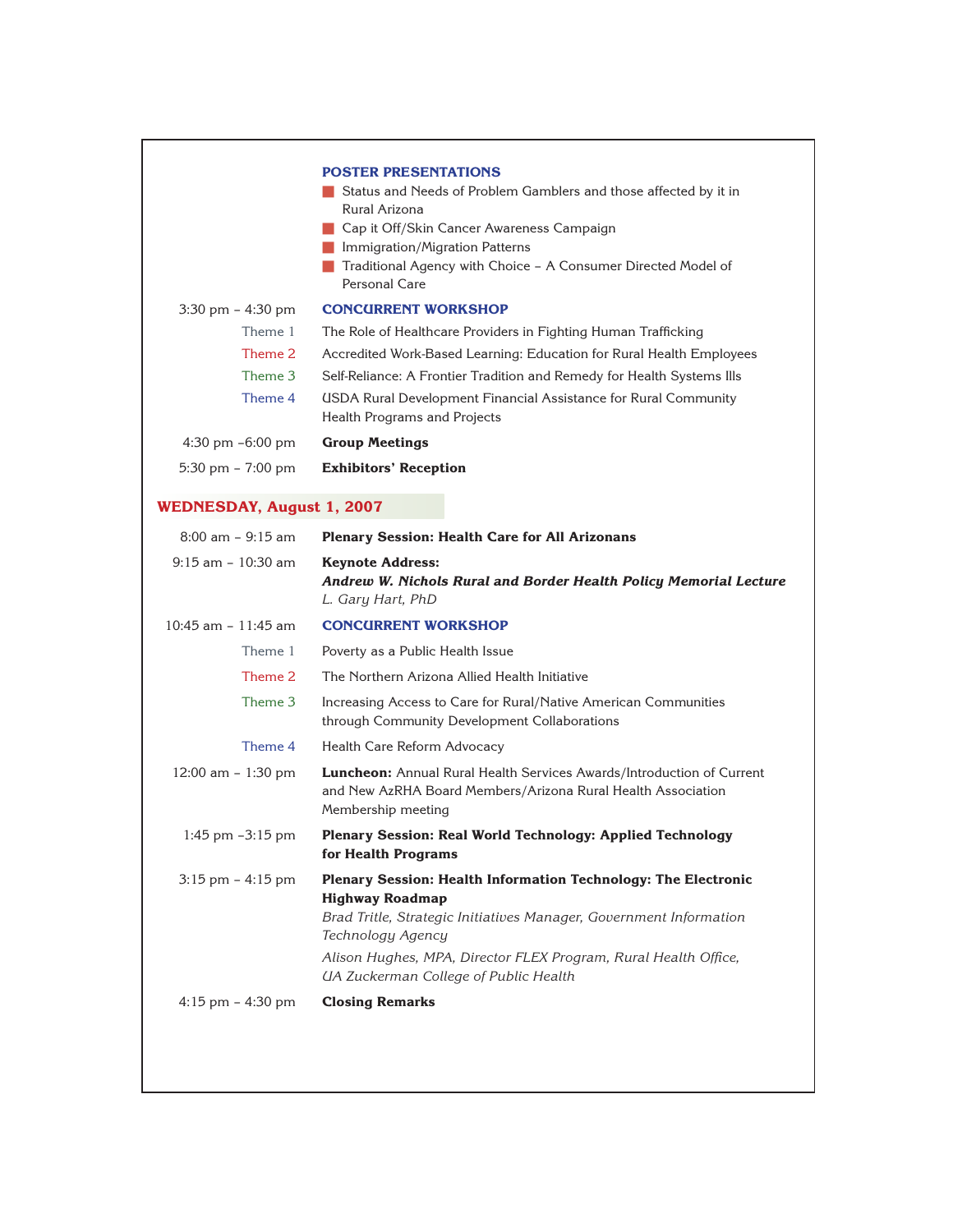## Cosponsor/Exhibitor

Educational exhibits and displays will be available for viewing both Tuesday and Wednesday. To participate as an exhibitor/cosponsor contact Rebecca Ruiz at 520-626-2243 or email raruiz@email. arizona.edu. Forms are available online at http:// www.rho.arizona.edu/Events/2007rhc/ sponsor-exhibitor.aspx

# Arizona Rural Health Association, Inc.

### **Board Nomination**

The AzRHA is seeking candidates interested in serving a 3-year term on the Board for terms beginning August 1, 2007. The Board of Directors is responsible for conducting the business of the Association and for leading legislative action on the resolutions passed at the Arizona Rural Health Conference by AzRHA members during the membership meeting. Nomination forms are due July 10, 2007.

### **Arizona Rural Health Service Awards**

The Arizona Rural Health Achievement Awards honor outstanding rural health programs, professionals, volunteers and legislators achievement. Each year the Arizona Rural Health Association recognizes the honorees at the Rural Health Conference Awards Luncheon. Nominations should be submitted by June 29, 2007.

**To access the award descriptions and criteria and the board nomination form:** http://www. azrha.org,http://www.rho.arizona.edu/Events/ 2007rhc/default.aspx. Nominations should be submitted by June 30, 2007. Contact Mary Riordan at mriordan@ahsl.arizona.edu or 520-626-3510 on questions regarding the service awards and board nominations.

## Keynote/General Session Presenters

We are honored to have George Blue Spruce, DDS, MPH and L. Gary Hart, PhD provide a keynote address.

George Blue Spruce, DDS, MPH, Assistant Dean for American Indian Affairs at the Arizona School of Dentistry and Oral Health at A.T. Still University will give his keynote address Tuesday, July 31 on his unique perspective and career experiences serving rural and American Indian communities.

L. Gary Hart, PhD, the new Director of the Arizona Rural Health Office and Associate Professor in the UA Zuckerman College of Public Health, will deliver the Andrew W. Nichols Rural and Border Health Policy Memorial Lecture on Wednesday, August 1.

In addition, our general session presenters, Brad Tritle, Strategic Initiatives Manager at the Government Information Technology Agency and Alison Hughes, MPA, Director of the FLEX Program at the UA Zuckerman College of Public Health will be providing us with the most current updates on opportunities, strategies and resources for state agencies and private sector organizations to improve technical and human information technology capabilities.

### **General/Workshop/Poster Sessions Descriptions**

We have several workshops and poster sessions lined up for a great conference. Descriptions of the sessions available at, http://www. rho.arizona.edu/Events/2007rhc/default.aspx

Arizona Rural Health Association, Inc



Image courtesy of the DeGrazia Foundation, Tucson, AZ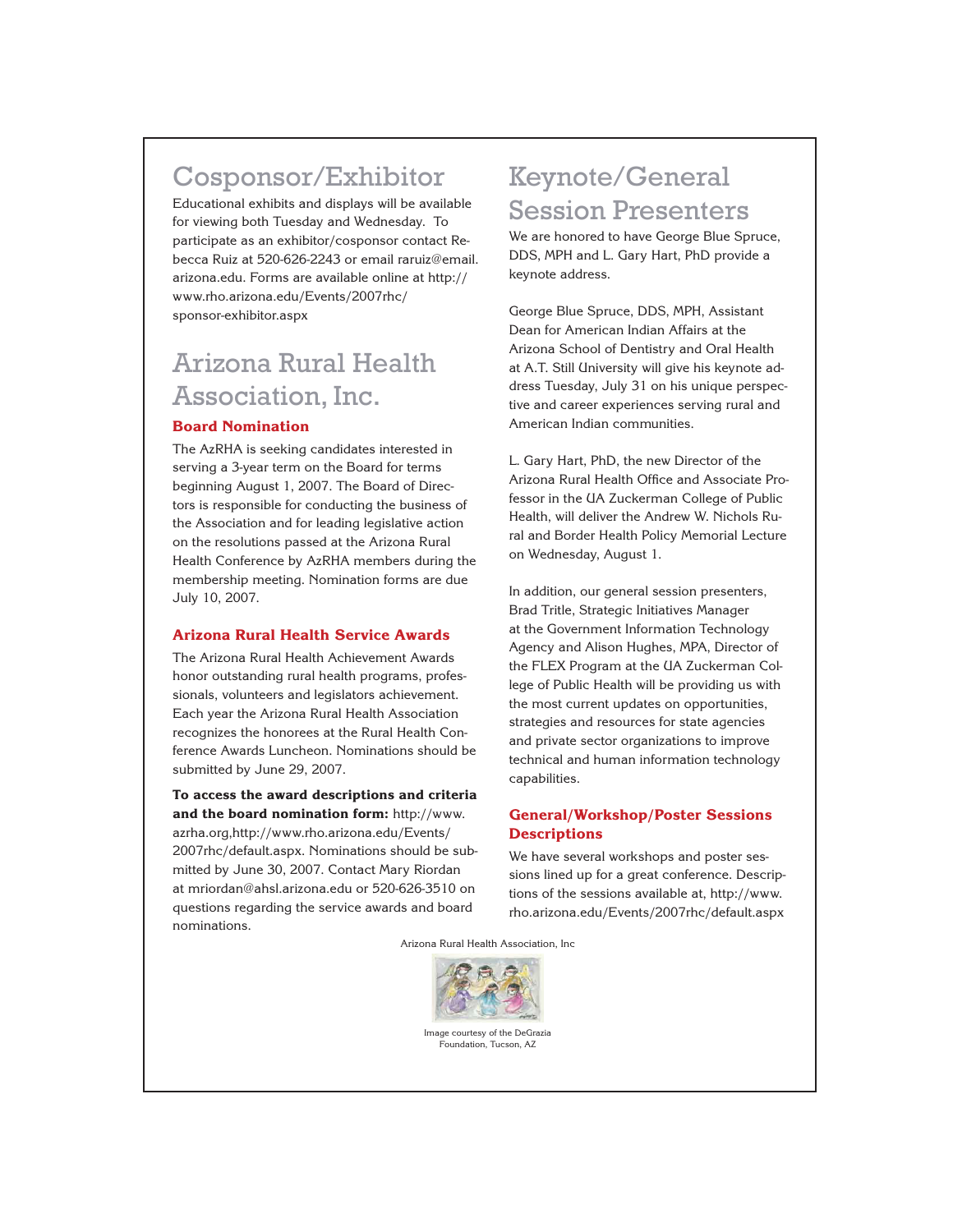## Conference Goals

The conference brings together the spectrum of rural, border and tribal leaders from around the state to address the question — "How have rural, border, and tribal communities used their traditions and technologies to respond to health trends and diverse health issues experienced among their people?" The specific goals of the conference are to:

- **n** Disseminate best practices to prompt thinking about ways to address health issues among diverse population groups and cultures.
- **n** Reflect on the impact of both traditional approaches and new technologies on health systems and services, health education and health promotion, data and communications, and policy development.
- **n** Identify questions and needs for further research, resources, or service development.
- **n** Encourage further conversations and collaboration across all levels of health systems and the public health infrastructure in rural, border and tribal communities.

#### **MONDAY, JULY 30, 2007** Conference at a Glance **34th Annual Arizona Rural Health Conference:** *Traditions & Technologies: Rural and Public Health Responding to Change*

| $2:00 - 6:00$ pm | Registration                                   |
|------------------|------------------------------------------------|
| $2:30 - 4:30$ pm | Pre-Conference Workshops (2)                   |
| $6:00 - 7:30$ pm | Exhibitors Check-in and Set-up                 |
| $6:00 - 7:30$ pm | Welcome Reception                              |
| $5:00 - 8:00$ pm | Associations/Organizations/Groups Meetings (2) |

#### **TUESDAY, JULY 31, 2007**

| $8:00$ am $-4:00$ pm | Registration                                     |
|----------------------|--------------------------------------------------|
| $8:30 - 9:00$ am     | Continental Breakfast & Visit with Exhibitors    |
| $9:00 - 9:15$ am     | Conference Opening Blessing                      |
| $9:15 - 9:30$ am     | Conference Welcome & Opening Remarks             |
| $9:30 - 10:00$ am    | Meet the New ADHS Deputy Director                |
| $10:00 - 10:45$ am   | Keynote Address                                  |
| $10:45 - 11:00$ am   | Group Stretch                                    |
|                      | 11:00 am $-$ 12:00 pm Concurrent Workshops $(4)$ |
| $12:00 - 1:15$ pm    | Lunch with Exhibitors and Raffle Drawings        |
| $1:30 - 2:30$ pm     | Concurrent Workshops (4)                         |
| $2:30 - 3:15$ pm     | Afternoon Break, Announcement of AzRHA           |
|                      | Board Members and Poster Sessions (4)            |
| $3:30 - 4:30$ pm     | Concurrent Workshops (4)                         |
| $4:30 - 6:00$ pm     | Associations/Organizations/Groups Meetings (4)   |
| $5:30 - 7:00$ pm     | Exhibitors' Reception                            |

#### **WEDNESDAY, AUGUST 1, 2007**

| $7:30$ am $-4:00$ pm | Registration                                                           |
|----------------------|------------------------------------------------------------------------|
| $7:30 - 8:00$ am     | Continental Breakfast & Visit with Exhibitors                          |
| $8:00 - 9:15$ am     | <b>Plenary Session</b>                                                 |
| $9:15 - 10:30$ am    | <b>Keynote Address</b>                                                 |
| $10:45 - 11:45$ am   | Concurrent Workshops (4)                                               |
| $12:00 - 1:30$ pm    | Luncheon: Annual Rural Health Service Awards<br>and Membership Meeting |
| $1:45 - 3:15$ pm     | <b>Plenary Session</b>                                                 |
| $3:15 - 4:15$ pm     | <b>Plenary Session</b>                                                 |
| $4:15 - 4:30$ pm     | <b>Closing Remarks</b>                                                 |
|                      |                                                                        |

#### **Intended Audience**

Conference attendees are a diverse group and represent many branches of the health sector, including service providers, public health, community health, health policy and education. Expect an audience that will also include individuals at all levels of education—from layperson or student to an advanced professional or academic. The audience will represent cultural diversity, including Hispanic and American Indian cultures.



Mel and Enid Zuckerman College of Public Health

RURAL HEALTH OFFICE

The University of Arizona is an EEO/AA-M/W/D/V Employer. © 2007 Arizona Board of Regents.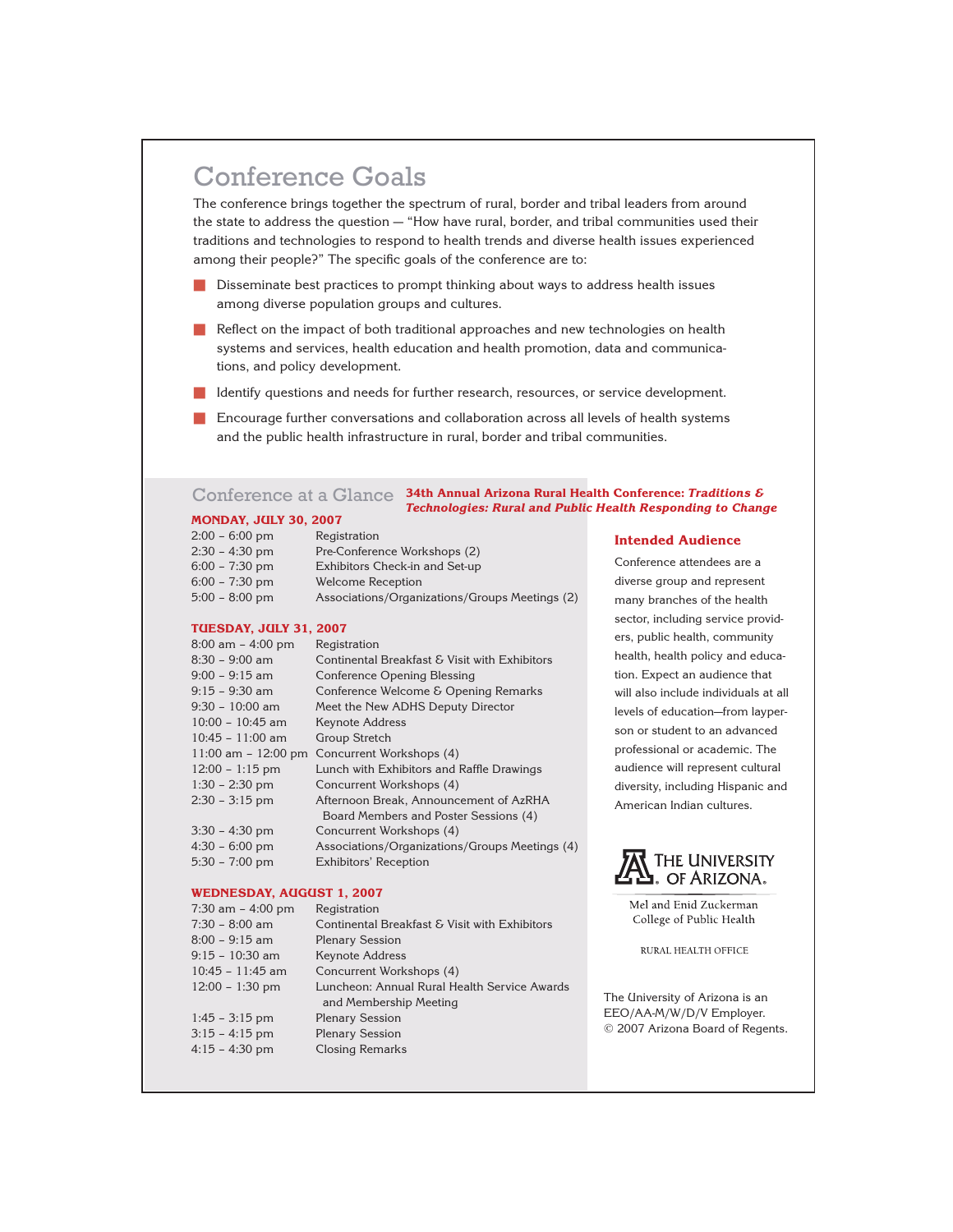## Pre-Conference Workshops **Mon., July 30,** *Limited to 25 participants*

Cost for either workshop is \$35.00 and includes materials and entry to evening reception. See full description at http://www.rho.arizona.edu/Events/2007rhc/default.aspx

### **Cultural Competency for Public Health Workers: 1:30 - 4:30 pm**

In this workshop participants will learn key elements of cultural competency and how cultural competency principles apply to diverse health programs and enable healthcare providers, health educators, and health program developers to create effective service delivery systems. Participants will take part in exercises to operationalize these concepts into action, and identify tasks and policies that improve an agency's ability to serve diverse populations in everyday practice and critical events.

#### **Finding Your Funding: 2:30 - 4:30 pm**

This two hour workshop will give participants strategies for researching funding opportunities and methods for writing successful grants.

## Conference Location/Accommodations

The conference will be at the beautiful Radisson Fort McDowell Resort located at 10438 N. Fort McDowell Road on the eastern edge of Scottsdale, home of the Fort McDowell Yavapai Nation. The meeting rooms are equipped with state-of-the-art technology and guest rooms feature expansive windows with panoramic views.

To make your room reservations call the resort directly at 480-789-5300, toll free Radisson Worldwide Reservations at 1-800-333-3333 or online at www.radisson.com/ftmcdowellaz. When making reservations you must identify yourself as a member of the Arizona Rural Health Conference to obtain the group rate of \$89.00 plus 12% tax and \$7.50 resort fee. All reservations must be guaranteed and accompanied by a first night non-refundable room deposit or guaranteed with a major credit card.

## How to Register

To register on-line go to http://www.rho.arizona.edu/Events/Conference/Registerattendee.aspx or complete the registration form. You may pay by credit cards (accepted on-line only), check, purchase order or IDB. Make check payable to The University of Arizona. Send a copy of the completed registration form and check, purchase order, or IDB to:

Rural Health Office/Conference The University of Arizona Mel and Enid Zuckmerman College of Public Health Drachman Hall, Bldg. 202, P.O. Box 245177 Tucson, AZ 85724-5177

### **Cancellation Policy**

A registration refund will be available for cancellations received prior to July 13, 2007, after that date, there will be no refunds.

#### **What's Provided in the Registration Fees**

Full registration fees include conference materials, two continental breakfasts, two lunches, two receptions, breaks and one-year membership in the Arizona Rural Health Association.

### **Accreditation**

We are applying for accreditation for nurses, physicians, and Certified Health Education Specialist.

#### **Additional Information**

For questions regarding the conference, please contact Rebecca Ruiz at 520-626-2243 or email raruiz@email.arizona.edu.